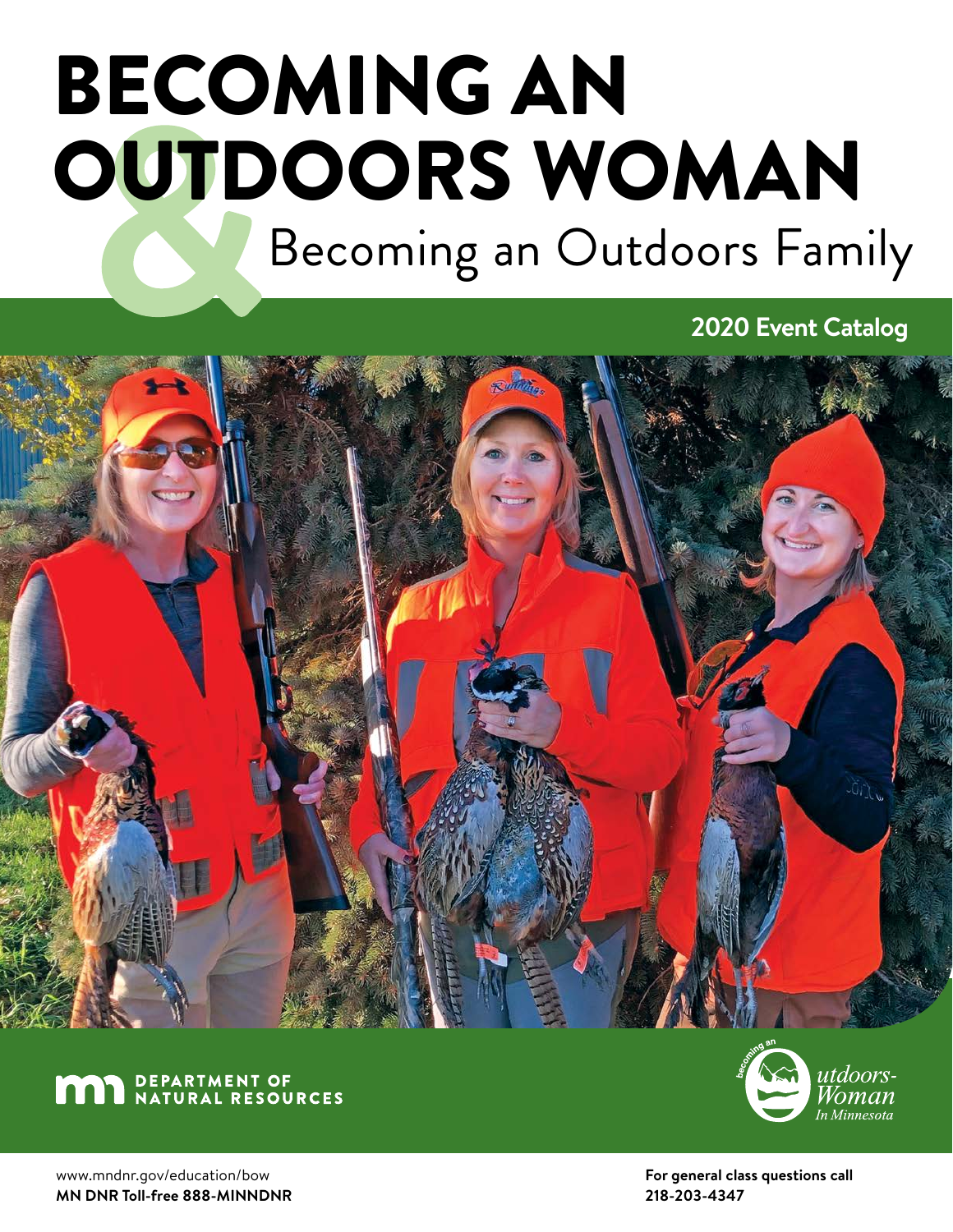

# **Join Us In the Outdoors!**

*We have hunting, fishing and nature–based classes that match your needs.*

Minnesota's Becoming an Outdoors Woman (BOW) program delivers high quality outdoor skills classes in a safe and supportive environment. You have many options because BOW offers more than 70 different classes.

BOW is coordinated by the Minnesota Department of Natural Resources yet relies mightily on dedicated citizen volunteers and steering committee members who are the heart and soul of this special program. Their passion, their knowledge and their commitment to you is why the program has prospered for more than 26 years.

Every photo in this year's brochure features a BOW volunteer steering committee member. This is a firstever shout-out to our supporters as well as a chance for you to see the people who organize and teach classes. As always, our large fall and winter workshops are designed to introduce you to a breadth of experiences during a single weekend. Our individual classes teach a particular skill in more depth. Our family programs foster relationships and skill building for young and old alike.

For more information about BOW go on-line at www.mndnr.gov/education/bow. We look forward to seeing you soon.

# **2020 Women Weekend Workshops**

Weekend workshops are filled with a variety of outdoor skill classes, evening programs and fun for one low price! Fall and Winter Workshop brochures are online at www.mndnr.gov/education/bow.

#### **Women's Winter Workshop**

**Audubon Center of the North Woods, Sandstone**  January 24-26

#### **Women's Fall Workshop**

**Deep Portage ELC, Hackensack** September 18-20

| <b>BOW 2020</b> Warnen Events Calendar                                                                                                                                                                                                                                                                                                                                                                                |                                                                                                                                                                                                                                                                                                                                                                |                                                                                                                                                                                                                                                                                                                                                                                                                                                            |
|-----------------------------------------------------------------------------------------------------------------------------------------------------------------------------------------------------------------------------------------------------------------------------------------------------------------------------------------------------------------------------------------------------------------------|----------------------------------------------------------------------------------------------------------------------------------------------------------------------------------------------------------------------------------------------------------------------------------------------------------------------------------------------------------------|------------------------------------------------------------------------------------------------------------------------------------------------------------------------------------------------------------------------------------------------------------------------------------------------------------------------------------------------------------------------------------------------------------------------------------------------------------|
| <b>JANUARY</b><br>considerable in his finite and<br>٠<br><b>Player College</b><br>Figurers, Allian Steel East<br>Boat on North Inches St.<br><b>Business</b><br>in in Allie houses through the<br>Moduling, Auditors Stress<br><b>Examine to Business</b><br>u<br>For Sulling Sweeting<br>Family Company of Company of Company and<br><b>FEBRUARY</b><br><b>A</b><br>Dog Marking Borner's<br><b>Writer Advertisin</b> | <b>MAY cardinand</b><br>Mark Chryschop Automotives<br><b>Idam, East ALA</b><br>×<br>Intelligent States Today<br><b>Start Store</b><br>$\blacksquare$<br>from automas front booksay<br><b>Loan Part</b><br>- Franker Hawking<br><b>Mark Grief</b><br><b>Built Coff the Cock Library of</b><br>Exerce Inside Advertising<br><b>First</b><br>Skinsk Autory Street | <b>SEPTEMBER </b><br><b>RAY - Microsoft Microfile Earths and</b><br><b>Bill Car Carry County</b><br><b>Business Hontard</b><br><b>b</b> in<br>fredtime Windship<br><b>STARTING</b><br>$\sim$<br>Norda Malking Minnesothi<br>layer or Clean Brand.<br>÷<br>Feet 154<br><b>10.24 Elvis Lat Morgett Marketing</b><br><b>Dany Perhaps</b><br>M-26 control Primari Visit<br>Mindolph Road Library<br>\$8.47 Terri & Martininal Authors<br>Tourished State State |
| <b>Sund Read</b><br>Mercury Hope, Jeffred Allance Party<br>×<br>и<br>ECO race, Bookmaker                                                                                                                                                                                                                                                                                                                              | what Israel Red.<br><b>N</b><br>European Priz, Ray Mitchell<br>Future Timesed<br>٠<br>Futurier Equation Provision<br>÷                                                                                                                                                                                                                                         | OCTOBER<br>Burnarial & shorts from 14um<br>r.                                                                                                                                                                                                                                                                                                                                                                                                              |
| MARGH<br>Fa/lyng Mice State Fare<br>÷<br>Fled 1) Michael Tolluti-Hotel<br>ü<br><b>Santas Muldioni</b><br>down & formula disposition<br><br>Albert State Fleet<br><b>Bahrimeta</b><br>×<br>Ford Godfrey Fried Ford                                                                                                                                                                                                     | <b>December Boot Sections</b><br>Source (Starte)<br>Fourth Wednes, 49 magazine<br><b>Human Arthurs Raytist</b><br>hear<br><b>FIRST</b><br>٠<br>Frenigeter Visuals (Trans.)<br><b>March Green</b>                                                                                                                                                               | <b>Taylor Mind</b><br>٠<br>Far Great Blood Top Freembled<br><b>San Fed</b><br>w<br>Boot turns & Scottish Sharolds<br>Attractive Ave.<br>×<br>Fall Cross Walk, Farm Stretting.<br><b>Survey Starte</b><br>N.M. Office contineing (p)<br>Training Paintings                                                                                                                                                                                                  |
| a PAIL<br>Part & Anders Arthur Head<br>between Printers<br>Lease In the Roll.                                                                                                                                                                                                                                                                                                                                         | Stand on Partido Invention<br>ta.<br><b><i><u>Inter Kursts</u></i></b><br>Denama Chieffords<br>allow lower track                                                                                                                                                                                                                                               | ×<br>Re-quiring Military of Espirit.<br>Boxen all all<br><b>Bank contribution in provided</b><br>1941<br><b>Built</b> Market                                                                                                                                                                                                                                                                                                                               |
| Alle G. Street, Oakle<br>Hele and burney Bains Class<br><b>Brail</b> Clay<br>Apr 4 Moham Taska Mort                                                                                                                                                                                                                                                                                                                   | <b>Biddi Superior Security Mandalogue</b><br><b>Lawyer</b><br><b>AUGUST</b>                                                                                                                                                                                                                                                                                    | <b>NOVEMBER</b><br>190 Turnitz Deal-Midwins<br><b>Bismin</b>                                                                                                                                                                                                                                                                                                                                                                                               |
| Service Self-saleties<br>Search Authors Class, Motorin<br><b>Building Cowy of Artists</b><br>mot thing                                                                                                                                                                                                                                                                                                                | Into in Cananza & Assisting<br>Business about<br>that I do those floor the integ-<br>folders insidered<br>b.<br>Inagers Sweep'lds.                                                                                                                                                                                                                             | <b>DECEMBER</b>                                                                                                                                                                                                                                                                                                                                                                                                                                            |
| MAY<br><b>Winner and Sirk Hills</b><br>Carthston, Cartichier                                                                                                                                                                                                                                                                                                                                                          | <b>Straiter</b><br>Herbing-Actions Practices<br>٠<br>÷.<br><b>Fathered Houstons</b>                                                                                                                                                                                                                                                                            |                                                                                                                                                                                                                                                                                                                                                                                                                                                            |
| <b>Build Bushington</b><br>Motivened State Last<br>Carlisburg für Women.<br><b>SLANDAR</b>                                                                                                                                                                                                                                                                                                                            | <b><i><u>Romando</u></i></b><br>November 2 Billion continued for the<br>×<br>board from<br>Albert State State 11                                                                                                                                                                                                                                               | moder.gov/education/fane<br>for class time technical disk<br>existrative information                                                                                                                                                                                                                                                                                                                                                                       |
| Least as The Sign.<br>after their first<br>Figst A. Renturned Bookers<br>School Mark, Treaty County                                                                                                                                                                                                                                                                                                                   | ×<br>Fig.s.b. decisely Their Frankling<br><b>Herito, Chulhall</b><br>×<br>Next Automobile Cover Mused<br>being White Boy's are                                                                                                                                                                                                                                 |                                                                                                                                                                                                                                                                                                                                                                                                                                                            |

One page BOW Event Calendar is available for download at www.mndnr.gov/education/bow.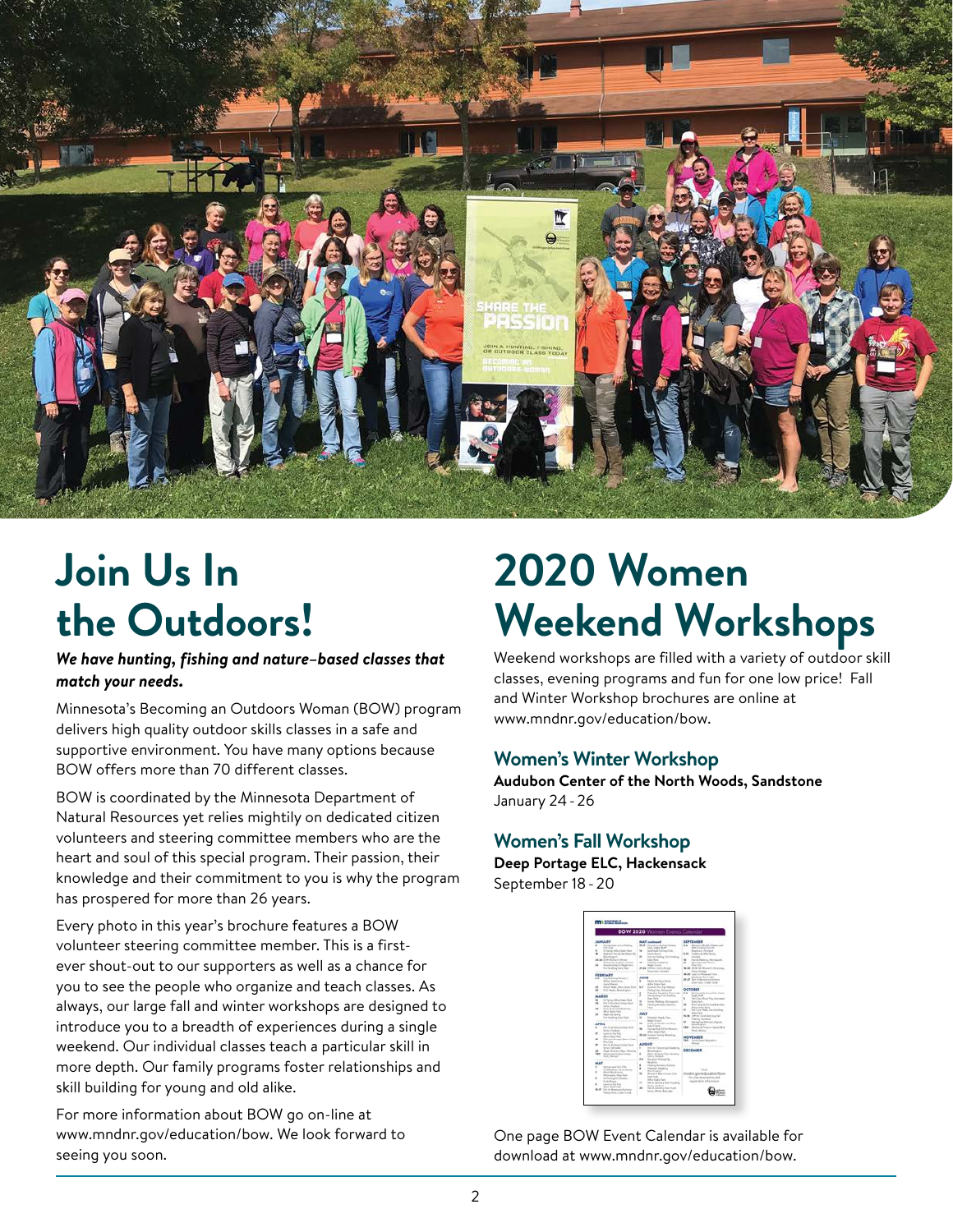# **Fishing, Hunting and Outdoor Skill Classes for Women**

*BOW individual classes focus on a specific skill related to hunting, fishing and non-consumptive sports for women ages 18+ and girls ages 14+ with a guardian. Program details are available through registration contact.* 

# **WOMEN FISHING CLASSES**

#### **Introduction to Ice Fishing, Pine City**

January 4, 10 a.m. – 6 p.m., Fee \$50, Limit 32, Register at wings1@ecenet.com

Learn to ice fish inside an icehouse for comfort. Fee includes equipment, shirt, lunch, dinner, fish cleaning demo, and guides. Fishing license required.

# **Fly Tying, Afton State Park**

January 11, 9:30 – 11 a.m., Free March 14, 12:30 – 2:30 p.m., Free, Register for either class at Linda.radimecky@state.mn.us

Learn how to tie flies for fly-fishing. Materials provided. State Park vehicle day pass required.

# **Learn to Fly Fish, Afton State Park**

April 17, 6:30 – 8 p.m. May 9, 1 – 3 p.m., Free, Register for either class at Linda.radimecky@state.mn.us

Learn about equipment and casting then go fishing. Equipment and day fishing license provided. State Park vehicle pass required.

#### **Fly Fishing Basics for Women, St. Anthony**

May 5, 6 - 8 p.m., Fee \$15, Silverwood Park, Register at www.ThreeRiversPark.org or call 763-559-6700

Learn about equipment, casting, and fly types before fly-fishing. Equipment and day fishing license provided.

#### **Intro to Fishing, Fort Snelling State Park**

May 17, 10 a.m. - Noon, Free. Register at 612-725-2724 or email Krista.jensen@state.mn.us

Learn fish identification and equipment then spend the morning fishing. Equipment and day license provided. State Park vehicle pass required.

#### **Women's Steelhead Clinic, North Shore**

May 16, Free, donations welcomed. Registration information at womenontheflyms@gmail.com

Learn to fish for steelhead. Topics include migration, spawning, safety, and rigging with a focus on drift fishing with a fly rod or spinning set up. A fishing license, trout stamp and fishing equipment are required.

### **Pro-tips! Walleye Fishing Trip, Glenwood**

June 5 - 7, Fee \$275 with lodging, \$175 without lodging, Limit 12, Register at koepbait@yahoo.com

Learn how to walleye fish with pro-angler Nancy Koep. Includes seminar, guided fishing, lodging, equipment and fish fry. License required and PFDs are mandatory.

#### **Sturgeon Fishing Trip, Lake of the Woods**

August 7–9, Fee \$225, Limit 12, Register at 218-203-4347 or Linda.bylander@state.mn.us

Learn about sturgeon management from DNR staff on Friday, then spend Saturday and Sunday sturgeon fishing. Includes seminar, mentored fishing, equipment and lodging. License required and PFDs are mandatory.

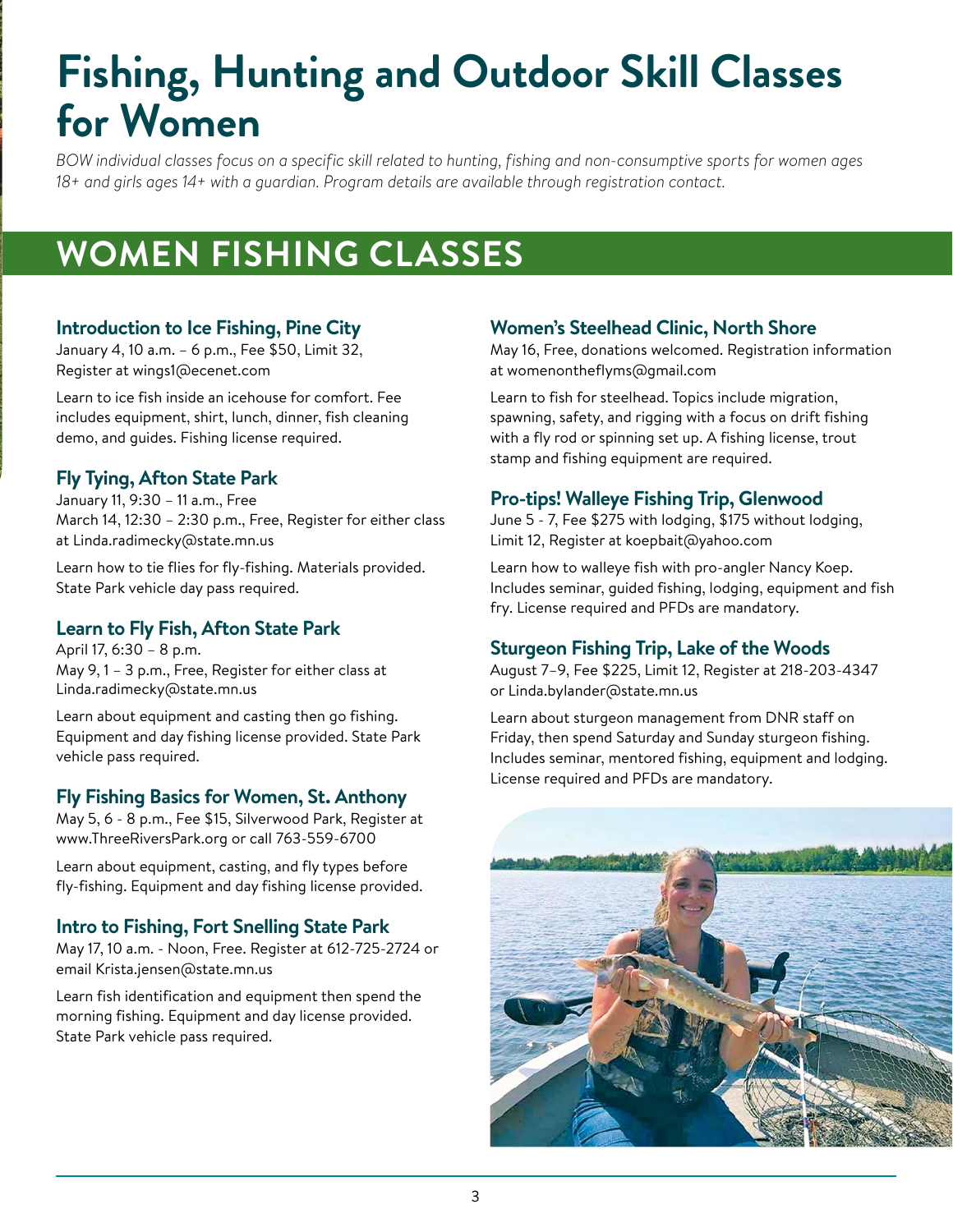# **WOMEN HUNTING CLASSES**

### **Rifle and Shotgun Basics, Wings North**

April 18, 1 - 4 p.m., Fee \$25, Limit 20, Register at wings1@ecenet.com

Learn about different types of rifles and shotguns then practice shooting to see which type you prefer. Equipment and ammunition included.

#### **Women OR Girls Firearms Safety Course Field Day, Carlos Avery WMA, Forest Lake**

May 3, 11 a.m. - 4 p.m., Fee \$24.95, Limit 24, Register at Brandon.McGaw@state.mn.us

This Field Day is for women or girls ages 11+, who have passed the online FAS course at www.huntercourse.com. (Select the Minnesota version and pay the \$24.95 fee, bring your voucher to class). The field day covers firearms handling, tree stands, shooting of a small rifle (.22 caliber) and safety scenarios. You must pass the online course and field day to be certified. Email your registration with name(s) attending, email address, phone number, and the class date.



#### **Hunting Archery Practice, Hugo**

June 13 and/or August 8, 10 a.m. – 2 p.m., Free, register at archery@besamn.com

The event will review proper equipment set-up, sight adjustment, elevated and blind shooting practice, and shooting accuracy techniques. Bring your own bow or use a Genesis bow. This class is great for deer hunting preparation.

# **Sporting Clays Shoot, Wings North**

September 12, 1 – 4 p.m. Fee \$50, Register at wings1@ecenet.com

Learn the skill of sporting clays and join this fun shoot. Bring your own firearm and ammunition.

# **LEARN TO ARCHERY TURKEY HUNT SERIES**

BOW, A-1 Archery, Chilakoot Bowhunters, Safari Club International and UM Cedar Creek Reserve are hosting a Learn to Hunt Turkey archery series for women new to archery hunting. You will need your own bow by session 2. Register at Linda.bylander@state.mn.us.

# **Part 1: Turkey Clinic and Hunting Archery Basics**

Hudson, March 24, 6–8 p.m., Fee \$20

Join a turkey hunting seminar hosted by A-1 Archery to learn regulations, equipment and the basics of archery turkey hunting.

# **Part 2: Archery Shoot**

A-1 Archery, Hudson WI, April 6, 6:30–7:30 p.m. Free

Practice shooting for accuracy from a seated position in a blind. Bring your own equipment.

# **Part 3: 3-D Archery Shoot**

Chilakoot Archery Club, Stillwater, April 19, 8 a.m. or Noon, Fee \$12

3-D shoot on a wooded trail. Learn when to shoot and how to gauge shooting distances.

#### **Part 4: (optional) Mentored Archery Turkey Hunt**

East Bethel May 15 – 17, Fee \$100, Limit 12

Two nights lodging, instruction and mentored hunt are included. Over-the-counter Minnesota archery turkey license and equipment required.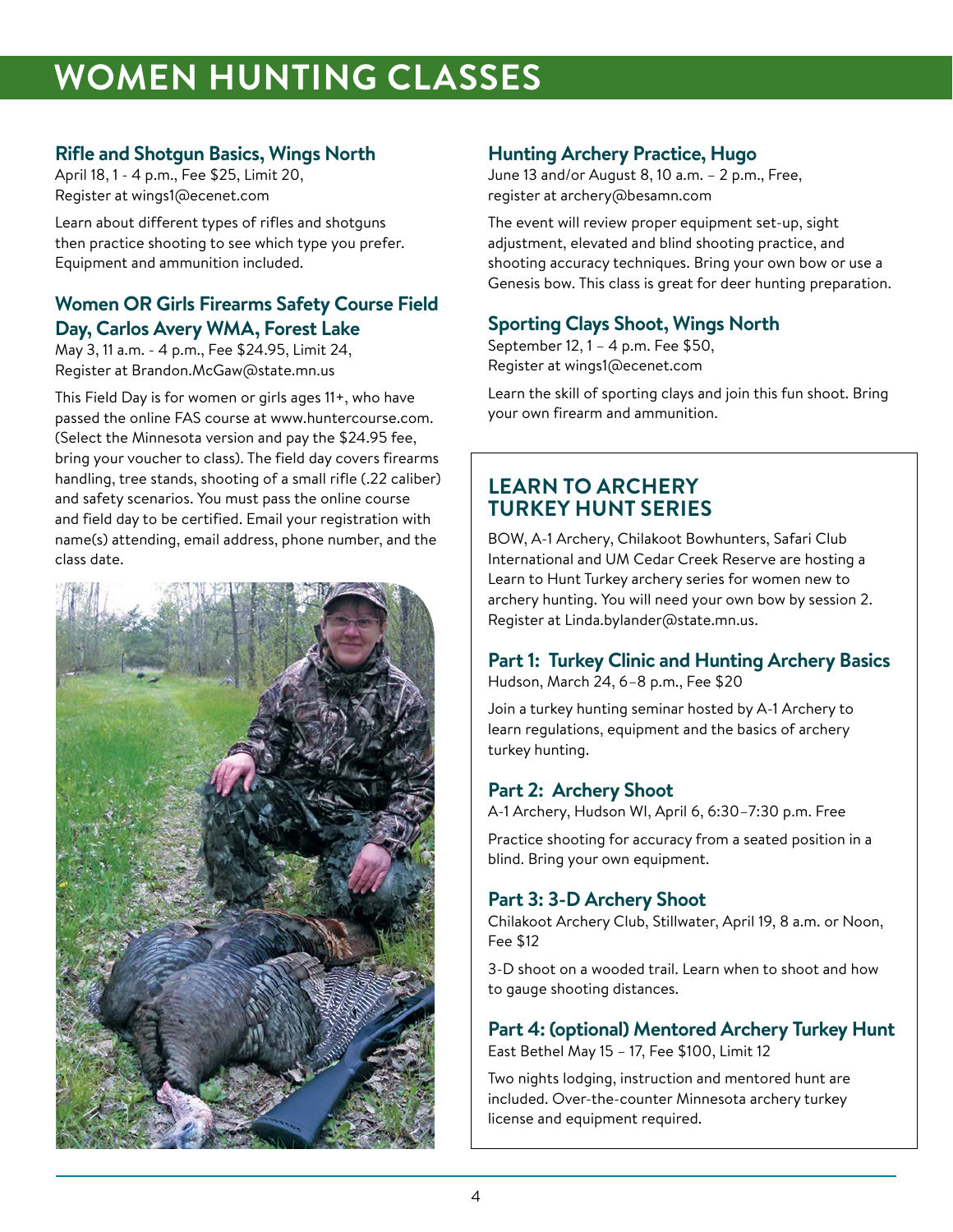#### **LEARN TO ARCHERY DEER HUNT SERIES**

BOW, A-1 Archery, Bald Eagle Sportsmen's Association, Safari Club, and UM Cedar Creek Reserve are hosting a Learn to Hunt deer archery series for women with intermediate level archery experience and their own equipment. Register at Linda.bylander@state.mn.us.

#### **Part 1: Deer Hunting Clinic**

Hudson, August 5, 6:30–7:30 p.m. Free

This class covers deer habitat, regulations, calls, tree stand safety, and equipment. Range time included.

#### **Part 2: Archery Shoot**

Hudson, August 19, 6:30–7:30 p.m. Free Practice shooting for accuracy and discuss broad heads.

#### **Part 3: 3-D Archery Shoot**

White Bear Lake, August 30, 10 a.m. – 2 p.m., Fee \$10, register at archery@besamn.com

This class will focus on shooting proficiency, elevated stands, ethical shots using 3D targets, gauging shooting distance and discussion of tree stand safety. Open to all women archers.

#### **Part 4: (optional) Mentored Archery Deer Hunt**

East Bethel September 25 - 27, Fee \$100

Lodging and mentors included in this weekend hunt. Archery deer license and equipment required.

### **Women's Mentored Firearm or Archery Turkey Hunt, Eagle Bluff ELC, Lanesboro**

May 15 - 17, Fee \$100, Limit 4, Register at education@eagle-bluff.org or 507-467-2437

This hunt is for women who are skilled in archery or firearms and want to try hunting. Lodging, mentors, blinds, and some meals included. Eagle Bluff can provide the firearm if needed. Archers required to have their own equipment. License and FAS required.

#### **Women's Mentored Learn to Pheasant Hunt, MN Horse and Hunt Club, Prior Lake**

September 18 - 20, Fee \$225, Limit 14, Register at sandybow@gmail.com

Saturday includes shotgun and shells basics, sporting clays, gun cleaning, and pheasant habitat. Sunday includes shooting and a game of Annie Oakley. Two nights lodging, meals and a future mentored game farm hunt are included.

#### **Fall Archery Deer Hunt, Eagle Bluff, Lanesboro**

October 2 - 4, Fee \$100, Limit 4, Register at education@eagle-bluff.org or 507-467-2437

This hunt is for women who have basic archery skills and would like to learn more on a mentored hunt. Archery equipment and deer license required. Blinds, tree stands, lodging, and some meals are included.

# **LEARN TO FIREARM DEER HUNT SERIES**

BOW volunteers and Eagle Bluff Environmental Learning Center are hosting a Women's Learn to Deer Hunt Series for women new to deer hunting. Two classes will be held in late September/early October in the metro area to learn about deer hunting and to practice shooting. Equipment provided or you can use your own shotgun. For more information, email Linda.bylander@state.mn.us or call 218-203-4347.

#### **Part 1 & 2: Deer Hunting Clinic & Range Time**

TBD in Late September and Early October

#### **Part 3: Shotgun Deer Hunt**

October 9 – 11, Lanesboro, Fee \$150, limit 4, Register at Linda.bylander@state.mn.us

This one-on-one mentored hunt is on private land at Eagle Bluff. Lodging is included and meals will be potluck. Participants will need Firearm Safety Certificate and a deer hunting license.

The Minnesota DNR prohibits discrimination in its programs and services based on race, color, creed, religion, national origin, sex, public assistance status, age, sexual orientation or disability. Persons with disabilities may request reasonable modifications to access or participate in DNR programs and services by contacting the DNR ADA Title II Coordinator at info.dnr@state.mn.us or 651-296-6157. Discrimination inquiries should be sent to Minnesota DNR, 500 Lafayette Road, St. Paul, MN 55155-4049; or Office of Civil Rights, U.S. Department of the Interior, 1849 C. Street NW, Washington, D.C. 20240.

Sign language interpretation or language translation services are available by request with two weeks notice by emailing info.dnr@state.mn.us or by calling 651-296-6157.

©2020, State of Minnesota, Department of Natural Resources

500 Lafayette Road | St. Paul, MN 55155-4040 | 888-646-6367 or 651-296 6157 | www.mndnr.gov

Printed on recycled paper containing a minimum of 10 percent post-consumer waste and vegetable-based ink. The state and state and state and vegetable-based ink.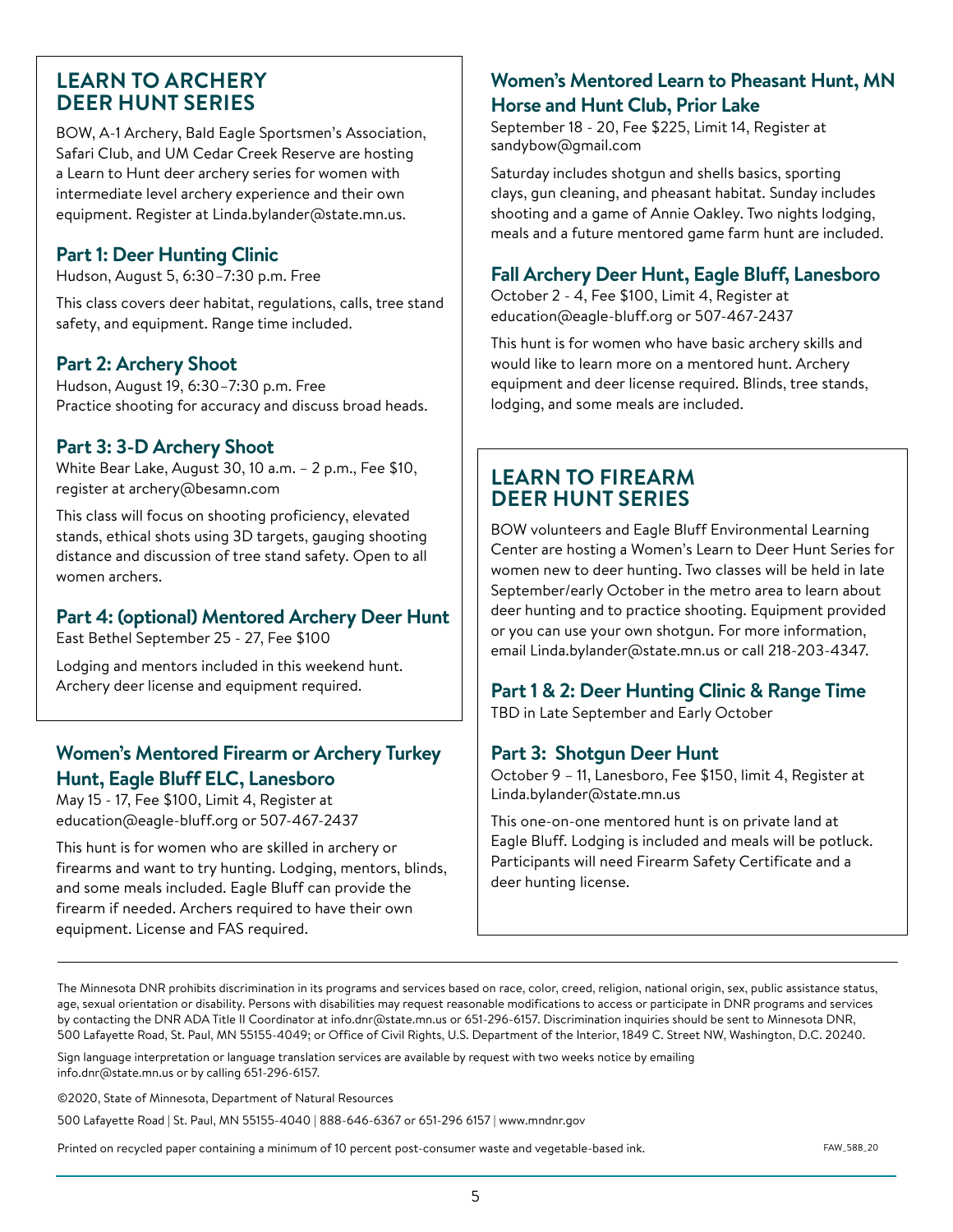# **WOMEN OUTDOOR SKILLS CLASSES**

*Program details available through registration contact. Classes held at Minnesota State Parks require a vehicle day pass or annual permit.*

### **AFTON STATE PARK**

Afton classes are free. Details and registration call 651-231-6968 or Linda.radimecky@state.mn.us

**Women's Winter Walk,** February 29, 1 – 2:30 p.m. **Knots and Survival Bracelet,** March 28, 9:30 p.m. – 11 a.m. **Target Archery Shoot,** June 5, 6:30 - 8 p.m. **Geocaching 101,** July 18, 9 – 10 a.m. **Interpretive Bike Ride,** moderate 20 minute ride on the Luce Line Trail, August 15, 9:30 a.m. start **Knots and Survival Bracelet,** October 10, 9:30 - 11 a.m.

# **FORT SNELLING STATE PARK**

Fort Snelling classes are free and equipment provided. Details and registration call 612-725-2724 or Krista.jensen@state.mn.us

**Snowshoeing for Beginners,** January 26, 9 – 11 a.m. **Maple Syruping,** March 29, 1 – 3 p.m. **Geocaching Adventure,** June 7, 1 – 3 p.m. **Fall Color Walk,** October 11, 10 a.m. - Noon

### **WHITEWATER STATE PARK**

**Morel Mushrooms,** May 3, 10 a.m. – Noon, Fee \$5. Details and registration at Sara.holger@state.mn.us

### **THREE RIVERS PARK DISTRICT CLASSES FOR WOMEN**

Details and registration call 763-559-6700 or visit www.ThreeRiversPark.org

**Classic Beginner Nordic Ski Lesson,** January 18, Noon – 1:30 p.m., Fee \$24 or \$36 with ski rental, Hyland Park Reserve Bloomington

**Skate Ski Nordic Ski Lesson,** January 18, 9:30 – 11 a.m., Fee \$28 or \$45 with ski rental, Hyland Park Reserve Bloomington

**Target Archery,** April 26, 1 - 3 p.m., Fee \$10, Carver Park Reserve, Victoria.



**Flatwater Kayaking Lessons,** Fee \$50, multiple dates: May 19, OR July 11, 5:30 - 8:30 p.m., Fish Lake Regional Park, Maple Grove; June 6, 1 - 4 p.m., Cleary Lake Regional Park, Prior Lake; August 8, 9 a.m. - Noon, Hyland Lake Park Reserve, Bloomington.

**Stand-up Paddleboard,** July 14, 7 - 9 p.m., Fee \$35, Bryant Lake Regional Park, Eden Prairie

### **POINTS-UNKNOWN ADVENTURES, HOVLAND**

Details at www.points-unknown.com/women linda@points-unknown.com or 218-370-0283

**Dog Mushing Weekend,** February 6 - 9, Fee \$995

**Off Grid: Lifestyle Immersion,** May 21 - 24 or November 5 - 8, Fee \$395

**Mindful Paddle and BWCA Camp Out for Beginners,**  September 2 - 6, Fee \$695

**Traditional Wild Ricing,** September 9 - 13, Fee \$995

**Fall Sled Dog Training,** October 15 - 18, Fee \$495

### **MINNESOTA VALLEY NATIONAL WILDLIFE REFUGE, BLOOMINGTON**

Register at https://signup.com/go/gUfYGxC or call 952-858-0733

**ECO Hacks for Thrifty Women,** February 29, 1:30 – 3:30 p.m., Free, Limit 25. Dive into the 3 R's (reduce, reuse, and recycle) and create ECO crafts from items in your own home. Please bring an old T-shirt.

**Intro to Canoeing and Kayaking,** August 1, 10 a.m. – Noon, Free, Limit 15. Learn paddling, safety, and how to pick a boat or paddle. Practice paddling on water.

**Navigating Without a Signal,** October 17, 10 a.m. – Noon. Free. Limit 25. Learn and practice navigation techniques from using a compass and reading maps to using trail apps that can be downloaded.

# **BOW VOLUNTEER CLASSES**

Register at okeykay@gmail.com or at www.flatrockadventures.com

**Nordic Walking,** June 11, 6 - 7 p.m., OR September 10, 6 - 7 p.m., Fee \$15, Minneapolis.

**Fall Color River Trip,** October 5, 12:30 - 3 p.m., Fee \$37, Interstate State Park, register by September 30. Join Kay Okey and Deb Gallop on a fall paddle down the St. Croix river in your choice of canoe or kayak.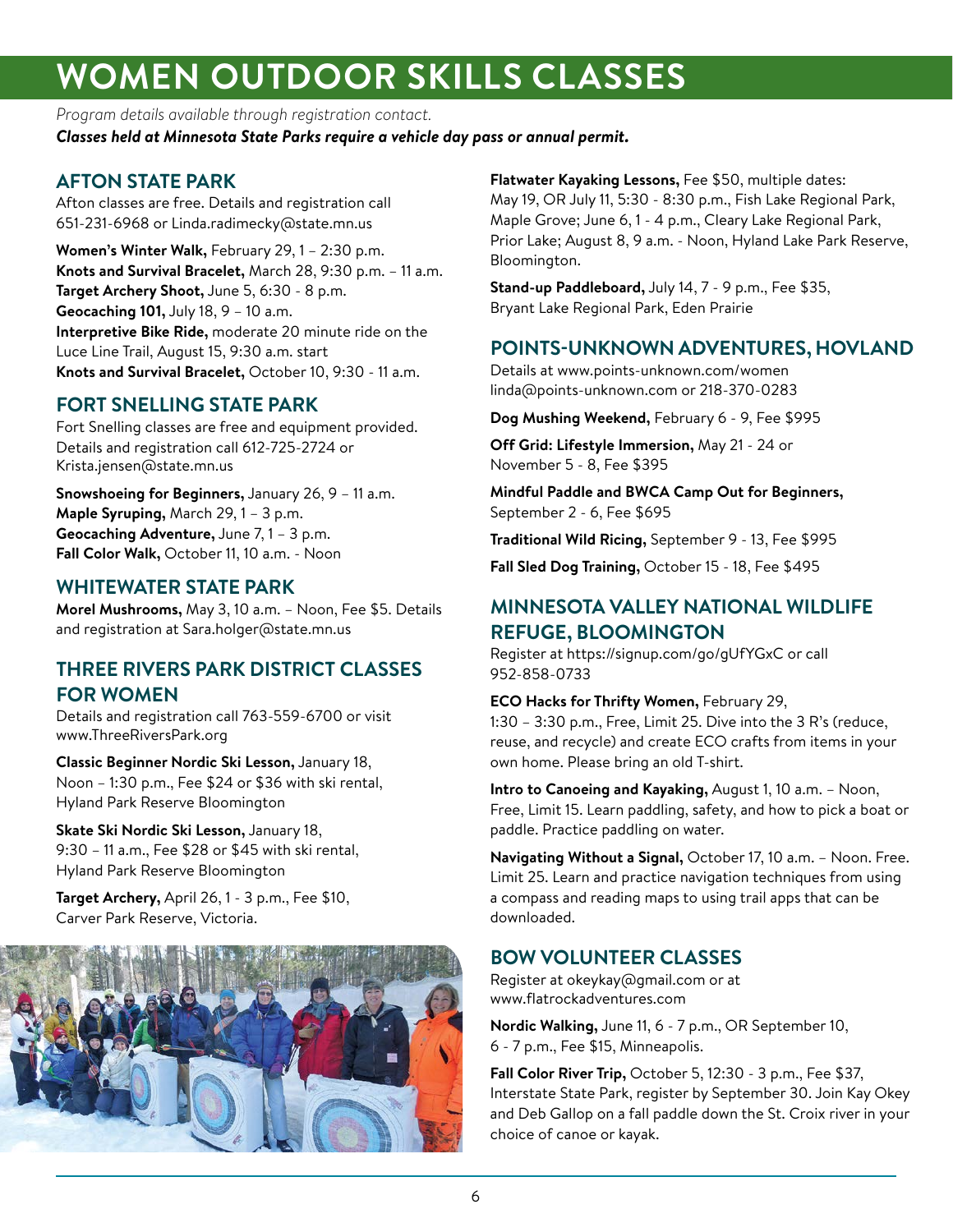# **FAMILY WEEKENDS AND EVENTS**

*Family programs are open to men, women and children who want to learn outdoor skills as a family unit. BOW works cooperatively with organizations to offer family opportunities.*

# **FAMILY OUTDOORS WEEKENDS**

# **Eagle Bluff ELC, Lanesboro**

Family weekends are a great way to learn a variety of outdoor skills as a family group. Lodging, meals, instruction and equipment included. For details, visit www.eagle-bluff.org/top/events/

**Summer Family Weekend** July 25 - 26, 2020 **Winter Family Weekend** Jan 16 – 18, 2021

# **FAMILY SKILL CLASSES**

### **Three Rivers Park District Classes**

For details and registration visit www.ThreeRiversPark.org or call 763-559-6700.

**Snowshoe, Ages 4+,** January 20, 1 -2 p.m. OR February 17, 3 – 4:30 p.m., Baker Near-Wilderness Settlement, Maple Plain; January 24, 4 – 5:30 p.m. OR February 16, 10 – 11:30 a.m., French Park Regional Park, Plymouth; Fee, \$6/person. Equipment provided.

**Ice Fishing Extravaganza,** January 25, 1 - 5 p.m., Fee \$8/person, Fish Lake Regional Park, Maple Grove. Equipment and license provided. Drop in anytime.

#### **Classic Beginner Nordic Ski Lesson, Age 6+,**

February 1, Noon - 1:30 p.m., Fee \$18/person; Fee with rental is \$26 ages 6-12 or \$30 ages 12+, Elm Creek Park.

**Geocaching to Build A Snowperson, Ages 6+,** February 1, 1-3 p.m., Fee \$6, Clear Lake Regional Park, Prior Lake.

**Fishing on the Opener,** May 9, 1:30 – 3:30 p.m., Bryant Lake Regional Park, Eden Prairie, Fee \$6/person. Equipment and program fishing license provided.

**Family Fishing,** May 23, 9 – 11 a.m., Cleary Lake Regional Park, Prior Lake, Fee \$6/person. Equipment and program fishing license provided.

**Archery,** Ages 7+, April 26, 10 a.m. - Noon, Carver Park Reserve, Victoria; May 2, 10 a.m. - Noon, Cleary Lake Regional Park, Prior Lake; October 3, 1 - 3 p.m., Elm Creek Park Reserve, Dayton, Fee \$10/person, Equipment provided.

#### **Minnesota Valley National Wildlife Refuge, Bloomington**

For details and registration, call 952-858-0733 or https://signup.com/go/gUfYGxC

**Family Snowshoeing,** February 8, 1 – 3 p.m., Free. Equipment provided.

**Sketching Nature,** April 4, 1 - 3 p.m., Free. This relaxed workshop will focus on techniques for sketching the natural world in a realistic style. Bring any sketchbooks, pens, or pencils you wish. All ages welcomed.

# **Steelheader Fall Streamside Fishing Clinic, North Shore**

September 26, Free, donations welcomed. Register at mnsteelheader@gmail.com

Learn about pink salmon migration, habitat, angling techniques with focus on fly angling, and one-on-one time fishing with our guides. Minors are required to attend with a parent.

#### **Learn to Turkey Hunt – Mentored Firearm Hunt**

April - May, Register before April with Kevin Hurst at National Wild Turkey Federation khurst@nwtf.net

These hunts are open to inexperienced adults and/or family hunters. Hunters need a turkey hunting license, firearm safety certification and equipment. Hosted by National Wild Turkey Federation.

### **Learn to Pheasant Hunt or Upland Bird Hunt – Mentored Firearm Hunt**

Fall. For information contact Will Clayton at Pheasants Forever wclayton@pheasantsforever.org or 320-905-0226.

These hunts are led by local Pheasants Forever chapters around Minnesota and are open to inexperienced adults, youth and families. Hunters need their firearm safety certification to participate.